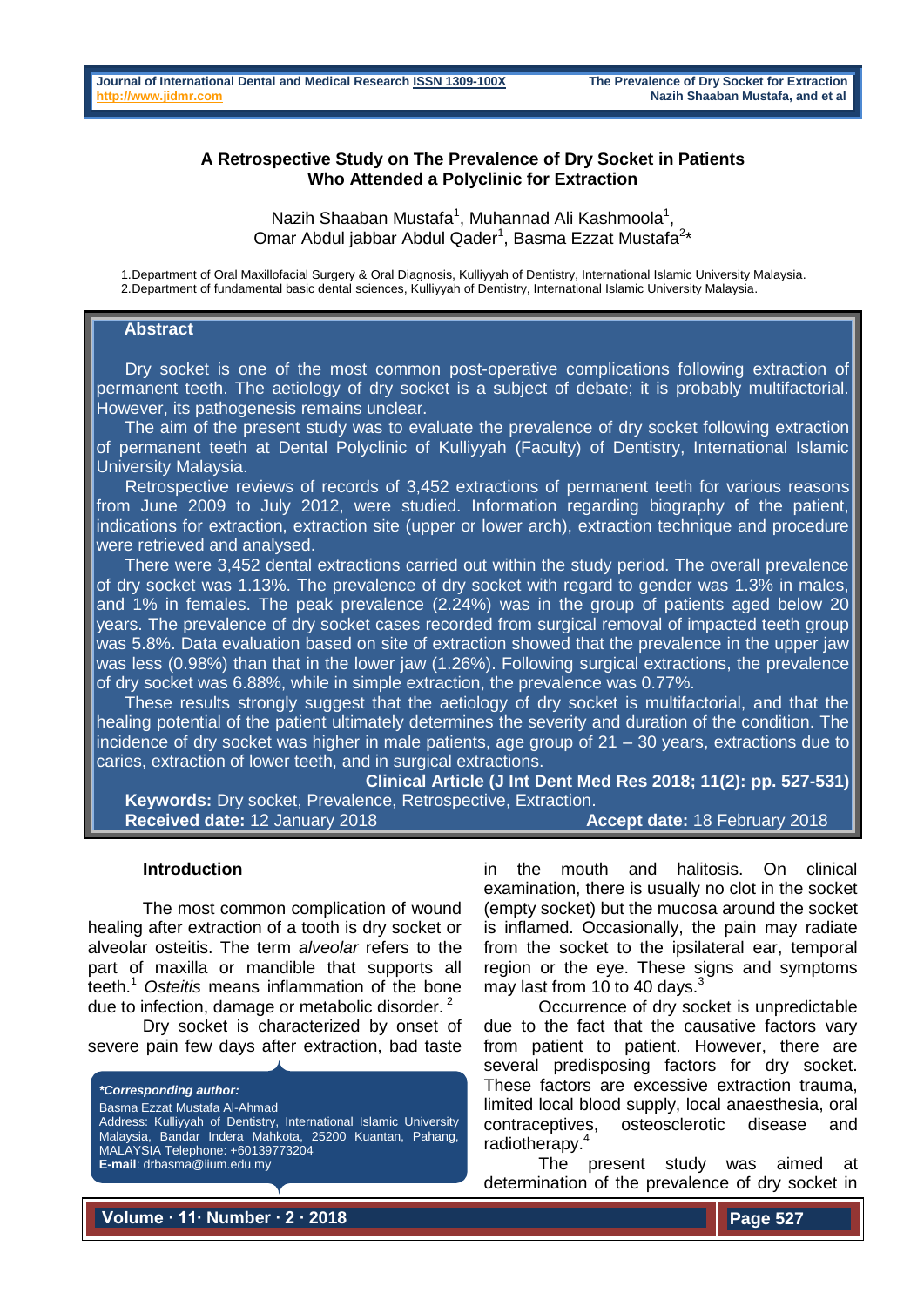patients who attended Kulliyyah (Faculty) of Dentistry clinic of the International Islamic University Malaysia (IIUM) for extraction.

# *Literature Review*

Dry socket (also termed alveolar osteitis, fibrinolytic alveolitis and alveolotis sicca dolorosa) is a well-recognized complication of extraction. It is characterized by increasingly severe pain that usually starts on the second or third post-operative day, in and around the extraction site, and lasts for 10 to 40 days. In addition to the pain, the patient may have foul breath. Usually, clinical examination reveals a socket devoid of a clot, often with visible, bare, bony socket wall. The normal post-operative blood clot is absent in the tooth socket. A wide variation exists in reported incidence of dry socket (1 - 65%), usually due to inconsistency in diagnostic criteria, variation in antimicrobial prophylaxis, and heterogeneity of study samples. The true incidence probably lies somewhere between 3% and 20% of all extractions.<sup>5</sup>

Dry socket occurs when the normal wound healing process is disrupted. Normal wound healing starts with an extraction socket rapidly filling with blood which normally clots and remains *in situ*. Later-on, post-extraction haemorrhage occurs from mucosal rather than bony vessels. After a few days, the wound contracts and the clot begins to organize. After a month, the socket becomes epithelialized and the area soon appears clinically healed, although radiographically it will still be evident several months later.<sup>6</sup>

In a study conducted by Jordanian Dental Teaching Centre, the overall prevalence of dry socket was  $4.8\%$ .<sup>7</sup> Patient's age, gender and indications for extraction had no association with development of dry socket. The prevalence of dry socket in female patients was 4.3% (14 dry sockets in 327 extractions) while in male patients, the prevalence was 5.1% (26 dry sockets in 511 extractions). The difference in prevalence was not statistically significant (p=0.553). For age group association, the highest prevalence was in age group of 18 - 33 years (7.9% i.e. 21 dry sockets in 266 extractions), when compared to patients in the age group of 34 – 49 years (2.7% i.e. 7 dry sockets in 263 extractions), and patients older than 50 years (4.3% i.e. 12 dry sockets in 281 extractions).

None of the patients under 18 years of age developed dry sockets. These differences were not statistically (p=0.383).

Several reports in the literature support the general axiom which suggests that the older the patient, the greater the risk of dry socket. $8$  It has been shown that the frequency of dry socket increases in patients with pre-existing local infections such as pericoronitis and advanced periodontal disease (RUD, n.d.).

Dry socket occurs very frequently following the extraction of a molar, particularly a lower molar, but the incidence is decreased when a premolar or an incisor is extracted.<sup>9</sup>

A study on the link between dry socket and the type of extraction procedure used has revealed that incidence of dry socket following non-surgical extraction was 1.7% (20 of 1188), while the incidence following surgical extraction was 12% (14 of 117). This difference was statistically significant.<sup>10</sup>

The aim of dry socket treatment is to keep the open socket clean and to protect the exposed bone. Usually, the socket is irrigated with mild warm antiseptic or saline, and then the open wound is filled with abundant dressing containing non-irritant antiseptic, in addition to frequent use of hot mouth rinses.<sup>11</sup>

The general objective of this study was to determine the prevalence of dry socket among patients attending Polyclinic, Kulliyyah of Dentistry, IIUM. The specific objectives were to determine the prevalence of dry socket in male and female patients; in different races; between different age groups based on causes of tooth extraction; between maxillary and mandibular teeth extraction, and between non-surgical (simple) and surgical extraction procedures.

## **Methodology**

*Study design:* This is a retrospective, cross-sectional, descriptive and analytical study. Data were collected over a period of 39 months, from April 2009 to June 2012, from the log book of Oral and Maxillofacial Surgery of each medical student from Year 3 to Year 5, and also from the Amaryllis Dental Management System (ADMS) for every patient who had permanent teeth extraction at the Oral Surgery Clinic, Kulliyyah of Dentistry, IIUM.

During this study, 3,452 permanent teeth extractions were performed. There were 1,612

**Volume ∙ 11∙ Number ∙ 2 ∙ 2018**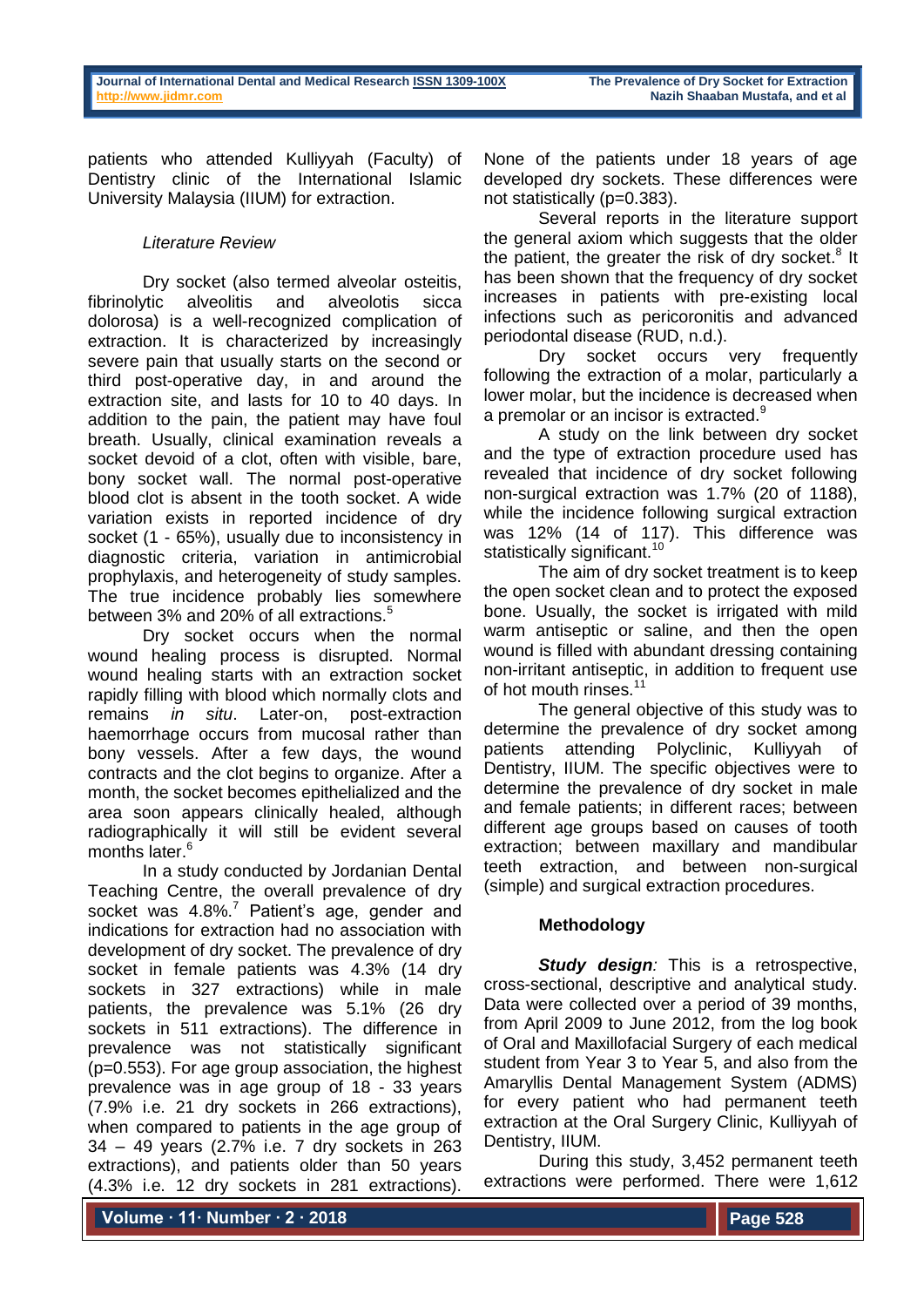**Journal of International Dental and Medical Researc[h ISSN 1309-100X](http://www.ektodermaldisplazi.com/dergi.htm) The Prevalence of Dry Socket for Extraction [http://www.jidmr.com](http://www.jidmr.com/) Nazih Shaaban Mustafa, and et al**

(49%) male patients and 1,701 (51%) female patients. Patients who had only deciduous teeth extracted were excluded from the study.

All information such as patients' sociodemographic data (age, gender and race), teeth extracted, indication for extraction, site of extracted teeth and procedure involved in teeth extraction were collected. Out of the 3,452 extractions, only 38 patients returned with dry socket phenomena.

I.For age variable, patients were divided into six age groups as follows:

- (a) Less than 20 years old
- (b)  $21 30$  years old
- (c) 31 40 years old
- (d)  $41 50$  years old
- $(e)$  51 60 years old
- (f) 61 years old and above

II. For race variable, only Malay and Chinese races were included.

III. Causes of extraction were classified into:

- (a) Caries
- (b) Periodontitis
- (c) Prosthetic reason
- (d) Orthodontic reason
- (e) Impacted tooth
- (f) Others (tumor, cyst, trauma)

IV. The extracted teeth were classified according to their anatomical location into upper teeth and lower teeth

V.Extraction techniques were classified into:

a. Simple or non-surgical extractions

b. Surgical extractions (removal of tooth/root by creation of flap, tooth or root sectioning and others).

All data were analyzed using SPSS version 16.0 statistical software. Descriptive statistics and bi-variant data analysis using chisquare tests were done as appropriate. *P* value of 0.05 was taken as indicative of statistical significance.

## **Results**

There were 3,452 dental extractions from April 2009 to June 2012. The overall prevalence of dry socket was 1.13% (38 dry sockets in 3,452 extractions; Figure 1).



**Figure 1.** Prevalence of dry socket from the total of extraction

The prevalence of dry socket in male patients was 1.3% (21 dry sockets in 1,612 extractions), while in female patients, it was 1% (17 dry sockets in 1,701 extractions). The gender difference in prevalence was not statistically significant ( $P = 0.413$ ; Figure 2).



**Figure 2.** Prevalence of dry socket between genders.

Regarding race differences, there were 36 cases of dry socket in 3,028 extractions for Malay race, while for Chinese race, 2 patients developed dry socket out of 168 extractions. The overall prevalence for both races was the same i.e. 1.19%. Thus, there was no significant difference between the two races ( $p = 0.775$ ; Figure 3).



**Figure 3**. Prevalence of dry socket between Malay and China races.

**Volume ∙ 11∙ Number ∙ 2 ∙ 2018**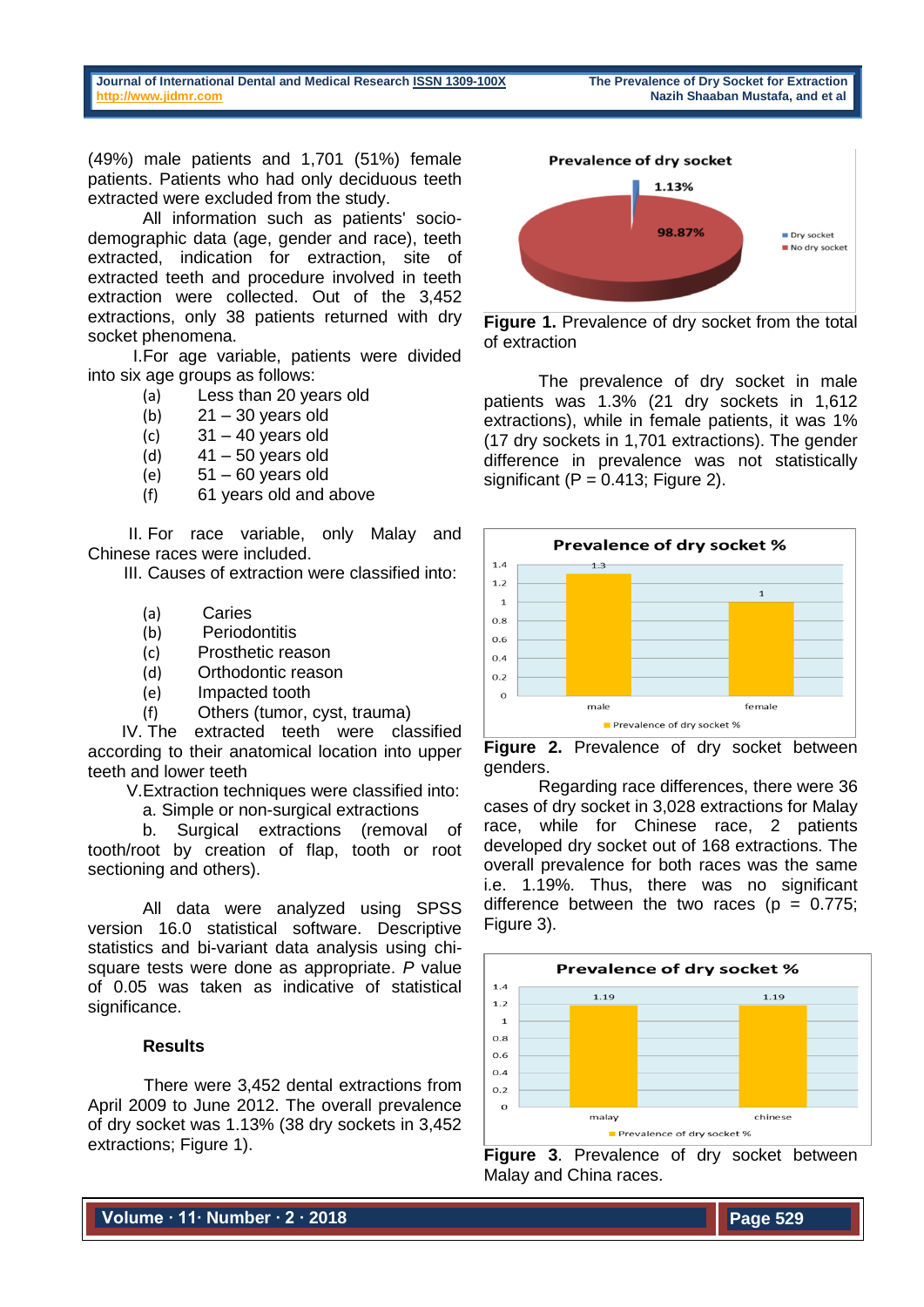Results based on age groups showed that the peak prevalence of dry socket (2.24%) was in the group aged below 20 years (3 dry sockets in 134 extractions), relative to prevalence values of 2.17% (13 dry sockets in 600 extractions) in patients aged 21 - 30 years; 1.65% (7 dry sockets in 425 extractions) in patients aged 31 - 40 years; 0.53% (4 dry sockets in 751 extractions) in patients aged 41 - 50 years; 0.99% (8 dry sockets in 812 extractions) in patients aged 51 - 60 years, and 0.22% (1 dry socket in 493 extractions) in patients older than 60 years. The differences in prevalence were not statistically significant ( $p = 0.012$ ; Figure 4).



**Figure 4**. Prevalence of dry socket in different age groups.

Analysis based on the reason for extraction showed that the highest prevalence of dry socket (5.8%) was from impacted teeth extraction (8 dry sockets in 138 extractions), followed by 1.34% for caries (29 dry sockets in 2167 extractions), and 1.18% for orthodontic reasons (1 dry socket from 85 extractions). The differences in prevalence were statistically significant ( $p = 0.000$ ; Figure 5).



**Figure 5**. Prevalence of dry socket based on causes of tooth extraction.

When site of extraction was analysed, there were 18 (47.37%) cases of dry socket in

**Volume ∙ 11∙ Number ∙ 2 ∙ 2018**

the upper jaw and 20 (52.63%) cases in the lower jaw. The prevalence of dry socket was 0.98% following upper jaw extraction, and 1.26% following lower jaw extraction. The difference in prevalence due to extraction site was not statistically significant ( $p = 0.437$ ; Figure 6).





Results based on extraction techniques revealed that the prevalence of dry socket was 6.88% (13 dry sockets in 189 extractions) after surgical extraction, which was significantly higher than the prevalence of 0.77% after simple extraction (25 dry sockets in 3250 extractions; (p  $= 0.000$ ; Figure 7).





## **Discussion**

Dry socket is an important and common clinical complication after extraction. The etiology and mechanism of dry socket are not exactly known, although several factors have been associated with them. In this study, the overall prevalence of dry socket was 1.13%, which is slightly lower than the overall prevalence of 2-4% reported in a previous study.<sup>12</sup> This difference could most probably be attributed to effective infection control, method of extraction, good oral hygiene, and adequate post-extraction